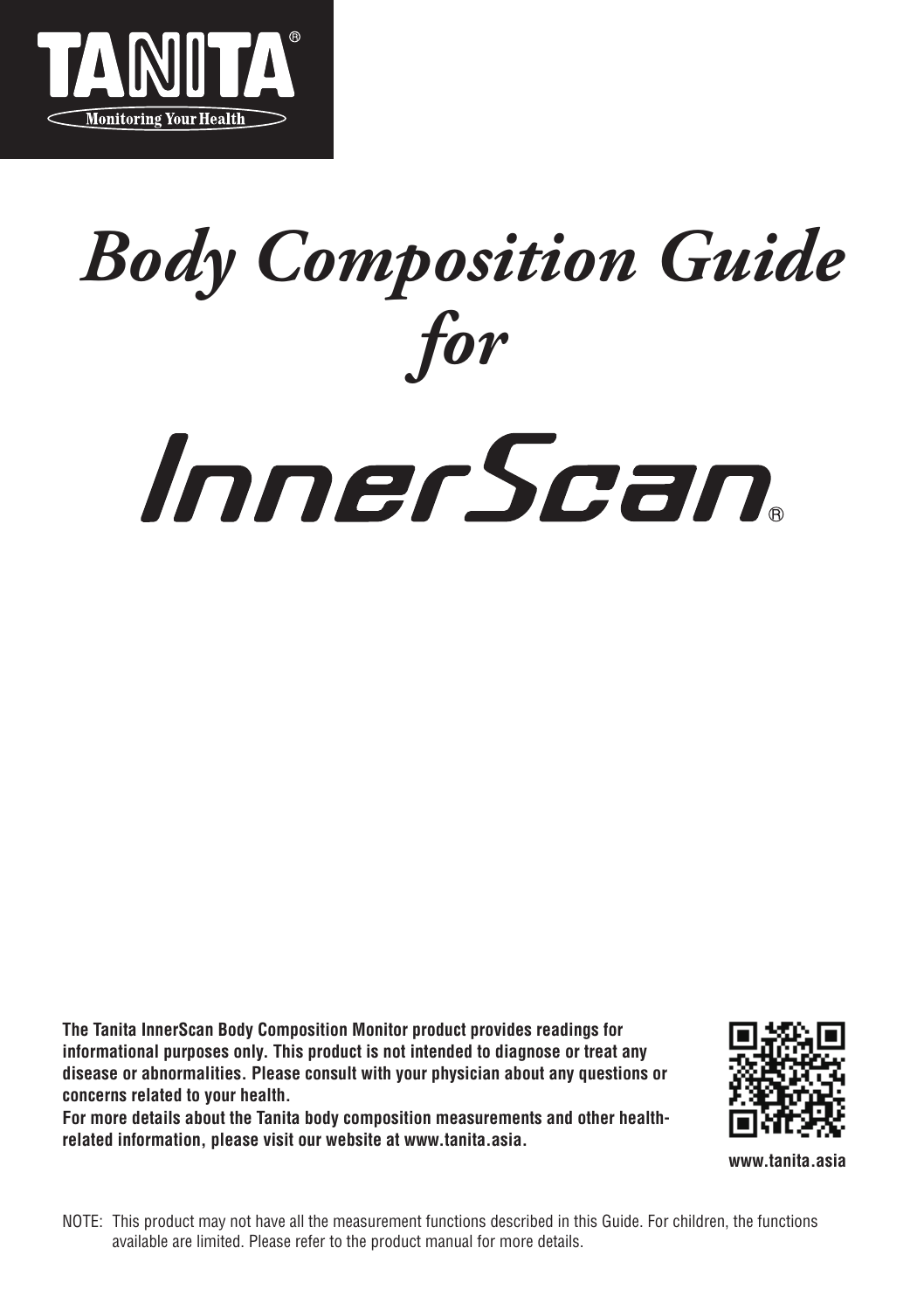

### **MONITORING YOUR BODY COMPOSITION WITH TANITA**

### **WHY MONITOR BODY COMPOSITION?**

Body composition monitors are designed for healthier living by giving you an insight into key health indicators that will enable you to monitor the impact of changes to your lifestyle:

- See the impact of a change in diet on the body to make sure you are dieting in the healthy way
- Fine-tune your fitness program by monitoring progress of muscle mass and Basal Metabolic Rate
- Monitor the level of visceral fat, which has been linked as a possible risk factor for developing Type 2 diabetes and/or heart disease.
- Set a target for your physique and monitor your progress towards it.

### **HOW DOES A BODY COMPOSITION MONITOR WORK?**

Tanita Body Composition Monitors calculate your body composition using Bioelectrical Impedance Analysis (BIA). Safe, low-level electrical signals are passed through the body via the patented Tanita foot pads on the monitor platform. It is easy for the signal to flow through fluids in the muscle and other body tissues but meets resistance as it passes through body fat , as it contains little fluid. This resistance is called impedance. The impedance readings are then entered into medically researched mathematical formulas to calculate your body composition.

### **WHEN IS THE BEST TIME TO USE MY BODY COMPOSITION MONITOR?**

Your body water levels naturally fluctuate throughout the day and night. Any significant changes in body water may affect your body composition readings; for example, the body tends to be dehydrated after a long night sleep so if you take a reading first thing in the morning your weight will be lower and your body fat percentage higher. Eating large meals, drinking alcohol, menstruation, illness, exercising, and bathing may also cause variations in your hydration levels.

To get the most reliable reading it is important to use your Body Composition Monitor at a consistent time of day under consistent conditions. We suggest taking a reading before your evening meal.

### **FOR SEGMENTAL BODY COMPOSITION MONITOR**

Tanita has developed an accurate segmental body composition analyzer which correlates with the gold standard, DEXA, Dual Energy X-ray Absorptiometry. Tanita can now analyze the distribution of body fat as well as muscle in one's body.

Using this Segmental Body Composition Scale/Monitor, distribution in right arm, left arm, right leg, and left leg of body fat % and muscle mass can be determined. This is especially useful for anyone who is monitoring the balance of left and right side of the body or trying to build a particular part of one's body. It has been said that men tend to carry body fat in the upper body while women have a tendency to carry body fat in lower body. In addition, as you age, there is a tendency to lose muscle and gain fat.

It is important to monitor change in the distribution of body fat and muscle.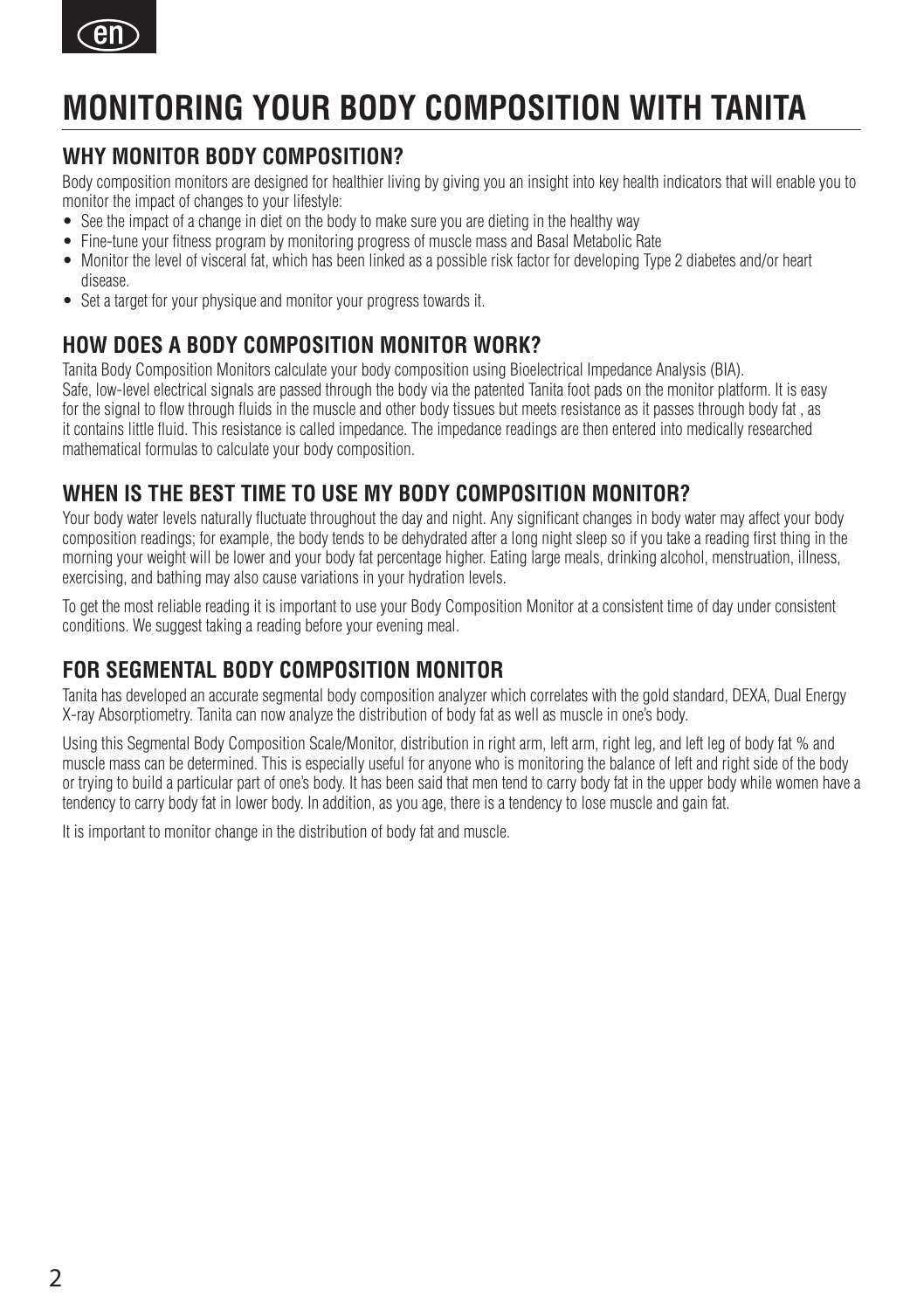



### **Body fat percentage is the amount of body fat as a proportion of your body weight.**

Reducing excess levels of body fat has shown to reduce the risk of certain conditions such as high blood pressure, heart disease, diabetes and cancer. The chart below shows the healthy ranges for body fat.

### **Body Fat Ranges for Standard Children** <sup>1</sup> **Body Fat Ranges for Standard Adults** 2,3



Underfat Standard Minus Standard Plus Overfat Obese

*<sup>1</sup> HD McCarthy, et al."Body fat reference curves for children."*

*International Journal of Obesity 2006; 30, 598-602.*

- *<sup>2</sup> Gallagher D et al. Am J Clin Nutr 2000, 72:694-701 Healthy percentage body fat ranges: an approach for developing guidelines based on body mass index.*
- *<sup>3</sup> Based on NIH/WHO BMI Guidelines.*

Your Body Composition Monitor automatically compares your body fat percentage reading to the Healthy Body Fat Range chart.

Underfat: below the healthy body fat range. Increased risk for health problems.

Standard Minus/Standard Plus: within the healthy body fat percentage range for your age/gender.

Overfat: above the healthy range. Increased risk for health problems.

Obese: high above the healthy body fat range. Greatly increased risk of obesity-related health problems.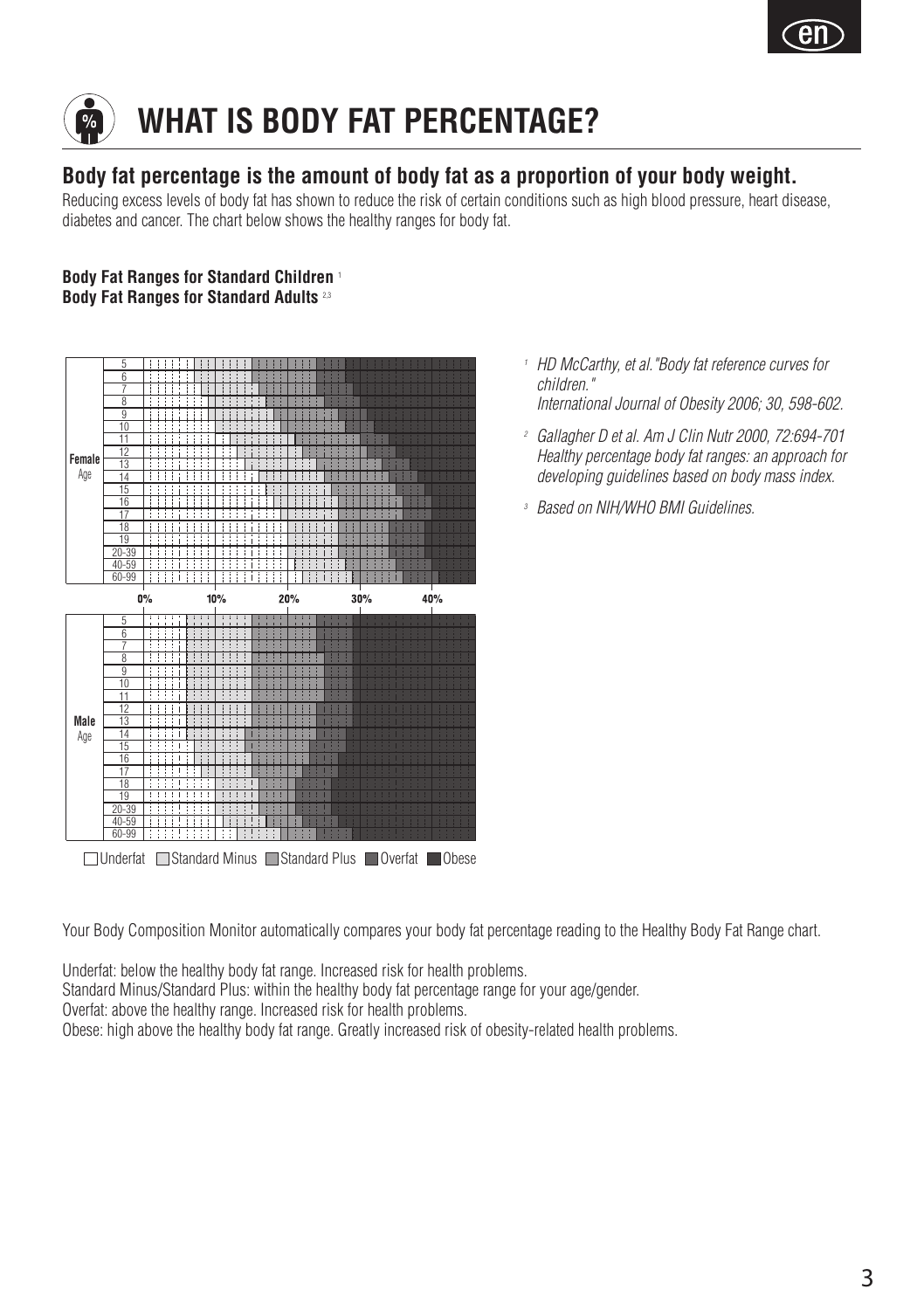



### **WHAT IS TOTAL BODY WATER PERCENTAGE?**

#### **Total Body Water Percentage is the total amount of fluid in a person's body expressed as a percentage of their total weight.**

Water plays a vital role in many of the body's processes and is found in every cell, tissue and organ. Maintaining a healthy total body water percentage will ensure the body functions efficiently and will reduce the risk of developing associated health problems.

Your body water levels naturally fluctuate throughout the day and night. Your body tends to be dehydrated after a long night sleep and there are differences in fluid distribution between day and night. Eating large meals, drinking alcohol, menstruation, illness, exercising, and bathing may cause variations in your hydration levels.

Your body water percentage reading should act as a guide and should not be used to specifically determine your absolute recommended total body water percentage. It is important to look for long-term changes in total body water percentage and maintain a consistent, healthy total body water percentage.

Drinking a large quantity of water in one sitting will not instantly change your water level. In fact, it will increase your body fat reading due to the additional weight gain. Please monitor all readings over time to track the relative change.

Every individual varies but as a guide the average total body water percentage ranges for a healthy adult are: **Female** : 45 to 60% **Male** : 50 to 65% **Source** : Based on Tanita's Internal Research

**Note:** The total body water percentage will tend to decrease as the percentage of body fat increases. A person with a high percentage of body fat may fall below the average body water percentage. As you lose body fat, the total body water percentage should gradually move towards the typical range given above.

### **WHAT IS VISCERAL FAT RATING?**

#### **This feature indicates the rating of visceral fat in your body.**

Visceral fat is the fat that is in the internal abdominal cavity, surrounding the vital organs in the trunk (abdominal) area. Research shows that even if your weight and body fat remains constant, as you get older the distribution of fat changes and is more likely to shift to the trunk area especially post menopause. Ensuring you, have healthy levels of visceral fat may reduce the risk of certain diseases such as heart disease, high blood pressure, and the onset of type 2 diabetes.

| <b>Visceral Fat Rating</b> | Indicator   | <b>Explanation</b>                                                                                                         |
|----------------------------|-------------|----------------------------------------------------------------------------------------------------------------------------|
| $1 - 9.5(0)$               | Healthy     | Healthy level of visceral fat. Continue monitoring your rating to ensure that it stays within<br>the healthy range.        |
| $10.0 - 14.5 (+)$          | Lower Risk  | Slightly high level of visceral fat. Consider making changes in your lifestyle through diet<br>and/or increasing exercise. |
| $15.0 - 59.0 (++)$         | Higher Risk | Very high level of visceral fat. Please consult doctors for improvement.                                                   |

The Tanita Body Composition Monitor will provide you with a visceral fat rating from 1 – 59.

#### **Note:**

- Even if you have a low body fat rate, you may have a high visceral fat level.
- For medical diagnosis, consult a physician.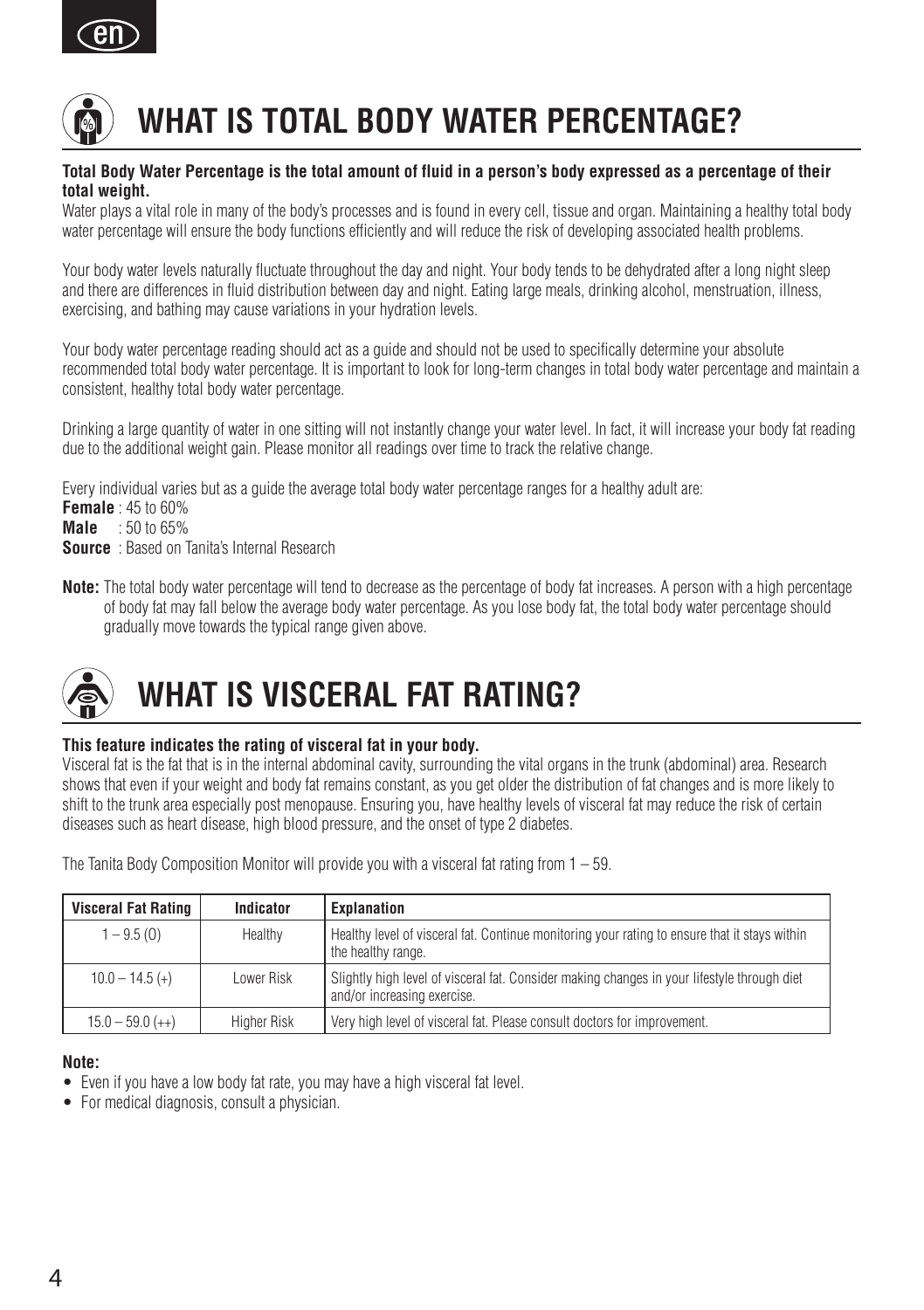

### **WHAT IS BASAL METABOLIC RATE (BMR)?**

### **WHAT IS BMR?**

Your Basal Metabolic Rate (BMR) is the minimum level of energy your body needs when at rest to function effectively including your respiratory and circulatory organs, neural system, liver, kidneys, and other organs. You burn calories when sleeping.

About 70% of calories consumed every day is used for your basal metabolism. In addition, energy is used when doing any kind of activity however; the more vigorous the activity is the more calories are burned. This is because skeletal muscle (which accounts for approximately 40% of your body weight) acts as your metabolic engine and uses a large amount of energy. Your basal metabolism is greatly affected by the quantity of muscles you have, therefore increasing your muscle mass will help increase your basal metabolism.

By studying healthy individuals, scientists have found that as people age, their metabolic rate changes. Basal metabolism rises as a child matures. After a peak at the age of 16 or 17, it typically starts to decrease gradually.

Having a higher basal metabolism will increase the number of calories used and help decrease the amount of body fat. A low basal metabolic rate will make it harder to lose body fat and overall weight.

### **HOW DOES A TANITA BODY COMPOSITION MONITOR CALCULATE BMR?**

The basic way of calculating Basal Metabolic Rate (BMR) is a standard equation using weight and age. Tanita has conducted in-depth research into the relationship of BMR and body composition giving a much more accurate and personalized reading for the user based on the impedance measurement. This method has been medically validated using indirect calorimetry (measuring the breath composition).

### **Reference:**

Sakamoto Y, International Comparison: Besting Energy Expenditure Prediction Models The American Journal of Clinical Nutrition 2002 (Nutrition Week: A Scientific and Clinical Forum and Exposition).

### **WHAT IS DAILY CALORIE INTAKE (DCI)?**

"Daily Calorie Intake (DCI)" is the sum of calories for basal metabolism, daily activity metabolism (activities including daily household chores), and diet-induced thermogenesis (energy used in connection with digestion, absorption, metabolism, and other eating activities). It is an estimate of how many calories you can consume within the next 24 hours to maintain your current weight.

### **HOW DOES A TANITA BODY COMPOSITION MONITOR CALCULATE DCI?**

 $DCI = BMR \times$  Activity Level Activity Level

| Female | . 56 | i.64                       | 1.82 |
|--------|------|----------------------------|------|
| Vlale  | i.55 | . . <i>. .</i> $\sim$<br>u |      |

**Source:** The World Health Organization (WHO)



#### **This feature calculates your BMR and indicates the average age associated with the type of metabolism.**

If your Metabolic Age is higher than your actual age, it is an indication that you need to improve your metabolic rate. Increased exercise will build healthy muscle tissue, which will improve your metabolic age.

You will obtain a reading between 18 and 90. Under 18 will be displayed as "18" and over 90 displayed as "90".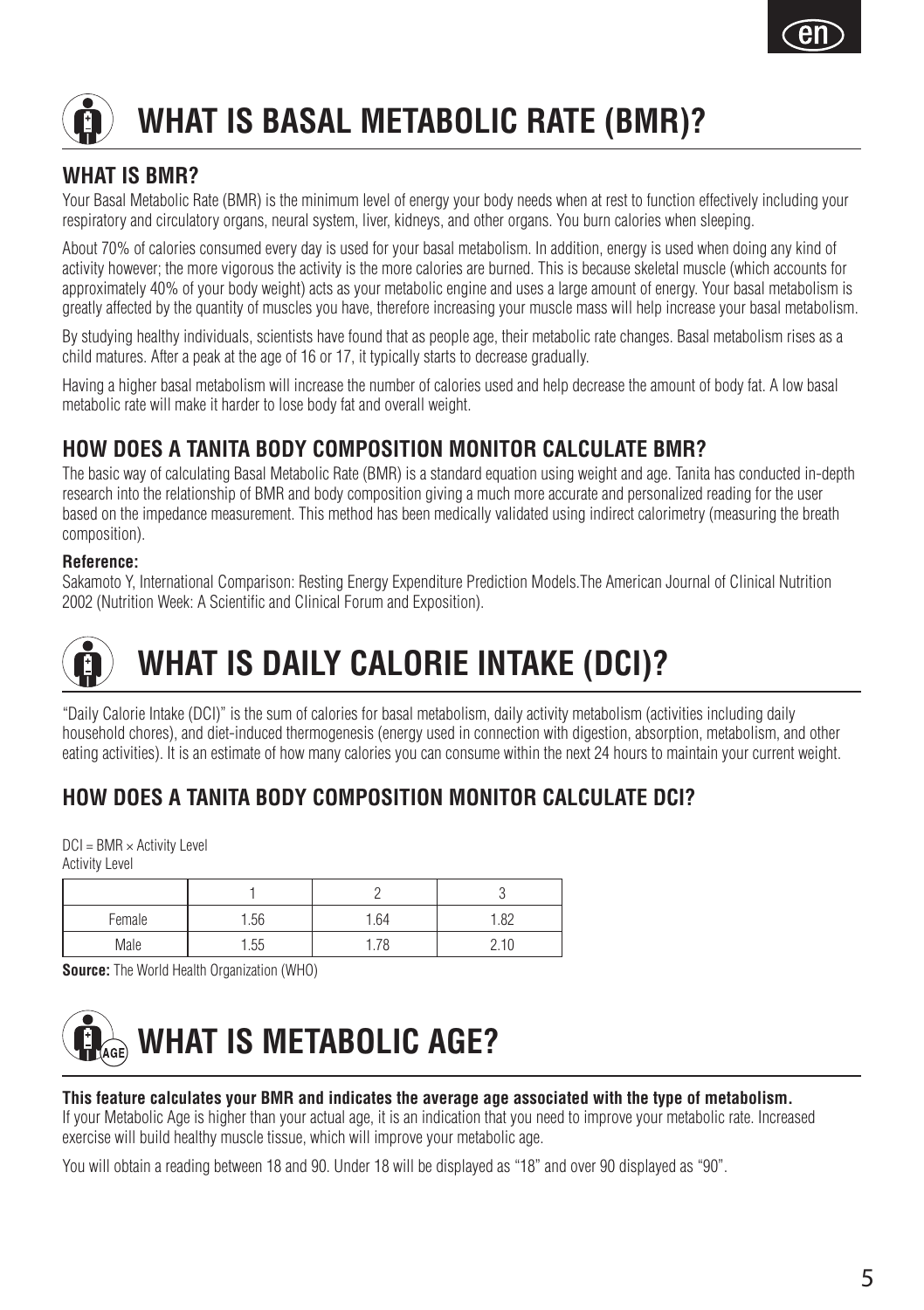



### **WHAT IS MUSCLE MASS?**

This feature indicates the weight of muscle in your body. The muscle mass displayed includes the skeletal muscles, smooth muscles (such as cardiac and digestive muscles) and the water contained in these muscles.

Muscles play an important role as they act as an engine in consuming energy. As your muscle mass increases, your energy consumption increases helping you reduce excess body fat levels and lose weight in a healthy way.



This feature assesses your physique according to the ratio of body fat and muscle mass in your body.

As you become more active and reduce the amount of body fat, your physique rating will also change accordingly. Even though your weight may not change, your muscle mass and body fat levels may be changing making you healthier and at lower risk of certain diseases.

Each person should set their own goal of which physique they would like and follow a diet and fitness program to meet that goal.

| Result         | Physique Rating   | <b>Explanation of Physique Rating Result</b>                                                               |
|----------------|-------------------|------------------------------------------------------------------------------------------------------------|
|                |                   | <b>Small Frame Obese</b>                                                                                   |
|                | Hidden Obese      | This person seems to have a healthy body type based on physical appearance; however, they have a high body |
|                |                   | fat percentage with low muscle mass level.                                                                 |
| $\mathfrak{D}$ | Obese             | <b>Medium Frame Obese</b>                                                                                  |
|                |                   | This person has a high body fat percentage, with a moderate muscle mass level.                             |
| 3              | Solidly-built     | <b>Large Frame Obese</b>                                                                                   |
|                |                   | This person has both a high body fat percentage and a high muscle mass.                                    |
| 4              | Under exercised   | Low Muscle & Average Body Fat percentage                                                                   |
|                |                   | This person has an average body fat percentage and a less than average muscle mass level.                  |
| 5              |                   | Ave. Muscle & Ave. Body Fat percentage                                                                     |
|                | Standard          | This person has average levels of both body fat and muscle mass.                                           |
| 6              | Standard Muscular | High Muscle & Ave. Body Fat percentage (Athlete)                                                           |
|                |                   | This person has an average body fat percentage and higher muscle mass level than the average.              |
| 7              |                   | Low Muscle & Low Fat                                                                                       |
|                | Thin              | Both body fat percentage and muscle mass are lower than the average.                                       |
|                | Thin and muscular | Thin and muscular (Athlete)                                                                                |
| 8              |                   | This person has lower normal body fat percentage than average while having adequate muscle mass.           |
|                |                   | <b>Very Muscular (Athlete)</b>                                                                             |
| 9              | Very Muscular     | This person has lower normal body fat percentage than average, while having above-average muscle mass.     |

**Source:** Data from Columbia University (New York) & Tanita Institute (Tokyo)



**Represents muscle** 

**Represents fat**